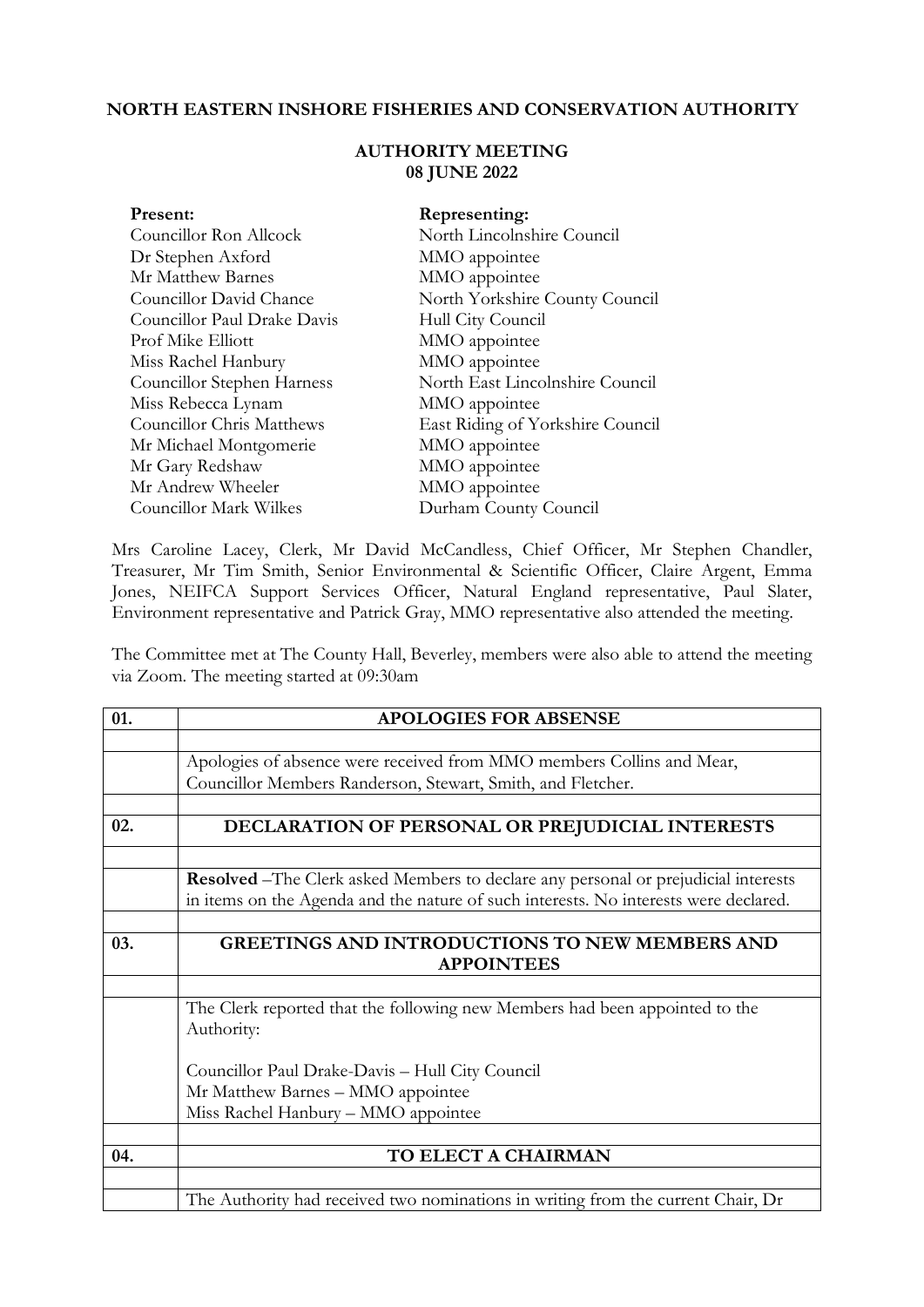|     | Stephen Axford and MMO appointee Rachel Hanbury. The Clerk asked the Authority                                                                                                                                                                                                                                                                                                                       |
|-----|------------------------------------------------------------------------------------------------------------------------------------------------------------------------------------------------------------------------------------------------------------------------------------------------------------------------------------------------------------------------------------------------------|
|     | if there were any other nominations. There were no further nominations. Dr Stephen                                                                                                                                                                                                                                                                                                                   |
|     | Axford was proposed and seconded and was elected Chairman by a majority vote.                                                                                                                                                                                                                                                                                                                        |
|     |                                                                                                                                                                                                                                                                                                                                                                                                      |
|     | Resolved - That Dr Stephen Axford, MMO appointee be elected as Chairman for the<br>ensuing year.                                                                                                                                                                                                                                                                                                     |
|     |                                                                                                                                                                                                                                                                                                                                                                                                      |
| 05. | TO ELECT A VICE CHAIRMAN                                                                                                                                                                                                                                                                                                                                                                             |
|     |                                                                                                                                                                                                                                                                                                                                                                                                      |
|     | The Clerk reported that the authority had not received any nominations in writing and<br>asked the membership if there were any nominations at the meeting. Councillor David<br>Chance, North Yorkshire County Council, was nominated by Councillor Matthews<br>and seconded by Councillor Allcock, there were no further nominations. Councillor<br>David Chance was duly elected as Vice Chairman. |
|     | Resolved - That Councillor David Chance be elected Vice-Chairman for the ensuring<br>year.                                                                                                                                                                                                                                                                                                           |
|     |                                                                                                                                                                                                                                                                                                                                                                                                      |
| 06. | TO APPOINT AN EXECUTIVE COMMITTEE                                                                                                                                                                                                                                                                                                                                                                    |
|     | Resolved-                                                                                                                                                                                                                                                                                                                                                                                            |
|     | That the Chairman, Vice-Chairman                                                                                                                                                                                                                                                                                                                                                                     |
|     | Councillors Randerson and Allcock                                                                                                                                                                                                                                                                                                                                                                    |
|     | Mr Graham Collins, Mr Andrew Wheeler, Mr Gary Redshaw and Professor Mike                                                                                                                                                                                                                                                                                                                             |
|     | Elliott be appointed for the ensuing year.                                                                                                                                                                                                                                                                                                                                                           |
|     |                                                                                                                                                                                                                                                                                                                                                                                                      |
|     | One Local Authority position remained vacant, the Clerk agreed to contact all the                                                                                                                                                                                                                                                                                                                    |
|     | Local Authority Representatives to fill the vacant post.                                                                                                                                                                                                                                                                                                                                             |
|     |                                                                                                                                                                                                                                                                                                                                                                                                      |
| 07. | TO CONFIRM MEMBERSHIP OF STANDARDS COMMITTEE                                                                                                                                                                                                                                                                                                                                                         |
|     | Resolved - That Councillors Matthews, Randerson and Clerk be appointed for the                                                                                                                                                                                                                                                                                                                       |
|     | ensuing year.                                                                                                                                                                                                                                                                                                                                                                                        |
|     |                                                                                                                                                                                                                                                                                                                                                                                                      |
| 08. | TO CONFIRM MEMBSHIP OF THE SCIENCE ADVISORY GROUP                                                                                                                                                                                                                                                                                                                                                    |
|     |                                                                                                                                                                                                                                                                                                                                                                                                      |
|     | Resolved - That Chair, Vice-Chairman                                                                                                                                                                                                                                                                                                                                                                 |
|     | Miss Rebecca Lynam, Mr Mark Cole, Mr Graham Collins, Dr Clare Fitzsimmons, Mr                                                                                                                                                                                                                                                                                                                        |
|     | Robert Houghton, Professor Mike Elliott, Mr Michael Montgomerie, and                                                                                                                                                                                                                                                                                                                                 |
|     | representatives from the Marine Management Organisation, Natural England and the                                                                                                                                                                                                                                                                                                                     |
|     | Environment Agency be appointed for the ensuing year.                                                                                                                                                                                                                                                                                                                                                |
| 09. | TO APPOINT REPRESENTATIVES TO SERVE AND REPORT                                                                                                                                                                                                                                                                                                                                                       |
|     | <b>QUARTERLY</b>                                                                                                                                                                                                                                                                                                                                                                                     |
|     |                                                                                                                                                                                                                                                                                                                                                                                                      |
|     | That the following be appointed for the ensuing year to serve<br>Resolved -<br>(a)<br>and report quarterly on :-                                                                                                                                                                                                                                                                                     |
|     |                                                                                                                                                                                                                                                                                                                                                                                                      |
|     | <b>Flamborough Harbour Commissioners (2 representatives):</b><br><b>Councillor Chris Matthews</b>                                                                                                                                                                                                                                                                                                    |
|     | Mr R Houghton                                                                                                                                                                                                                                                                                                                                                                                        |
|     |                                                                                                                                                                                                                                                                                                                                                                                                      |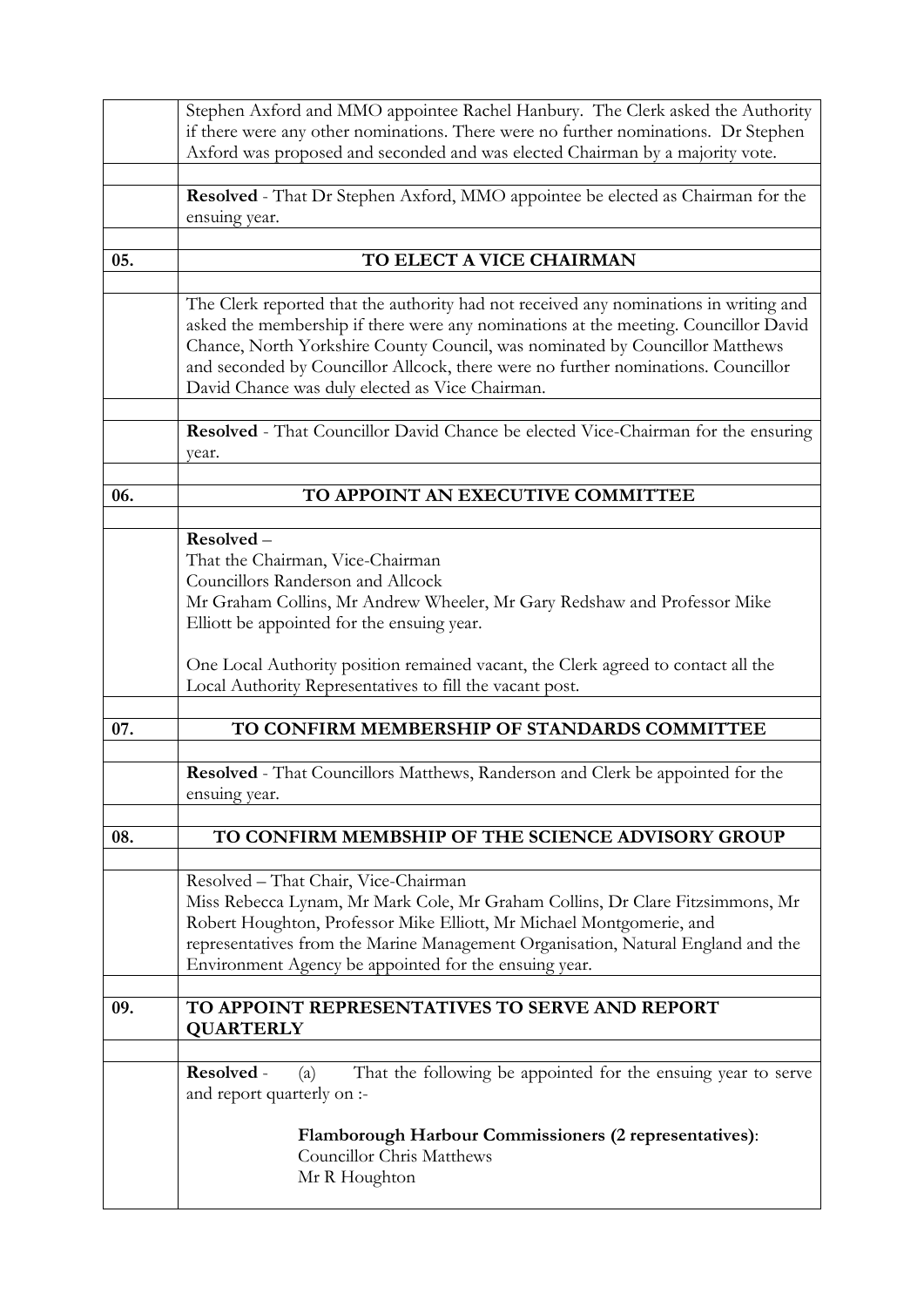|     | <b>Staithes Harbour Board (4 representatives)</b><br>Councillor David Chance<br>Mr Steven Mallinson                                                                                                                                                                                                                                                                                                                                                                                                                                                                                                                                                                                                                                                                                                                                                                                                                                                                                                                          |
|-----|------------------------------------------------------------------------------------------------------------------------------------------------------------------------------------------------------------------------------------------------------------------------------------------------------------------------------------------------------------------------------------------------------------------------------------------------------------------------------------------------------------------------------------------------------------------------------------------------------------------------------------------------------------------------------------------------------------------------------------------------------------------------------------------------------------------------------------------------------------------------------------------------------------------------------------------------------------------------------------------------------------------------------|
|     | Mr Mark Cole<br>Mr Richard Pennall                                                                                                                                                                                                                                                                                                                                                                                                                                                                                                                                                                                                                                                                                                                                                                                                                                                                                                                                                                                           |
|     | Councillor Chance indicated his intention to continue representing the Authority on<br>the Staithes Harbour board with other representatives re-appointed subject to their<br>confirmation.                                                                                                                                                                                                                                                                                                                                                                                                                                                                                                                                                                                                                                                                                                                                                                                                                                  |
|     | That the following be appointed for the ensuing year to attend meetings of:<br>(b)                                                                                                                                                                                                                                                                                                                                                                                                                                                                                                                                                                                                                                                                                                                                                                                                                                                                                                                                           |
|     | The Association of Inshore Fisheries & Conservation Authorities Forum (3)<br>representatives):                                                                                                                                                                                                                                                                                                                                                                                                                                                                                                                                                                                                                                                                                                                                                                                                                                                                                                                               |
|     | Chairman/(the Vice-Chairman to substitute when the Chairman is unable<br>to attend)<br>Clerk or Deputy Clerk<br>Chief IFC Officer                                                                                                                                                                                                                                                                                                                                                                                                                                                                                                                                                                                                                                                                                                                                                                                                                                                                                            |
|     | That it be noted that the Chief IFC Officer was a Director of The Association of<br>(c)<br>Inshore Fisheries & Conservation Authorities.                                                                                                                                                                                                                                                                                                                                                                                                                                                                                                                                                                                                                                                                                                                                                                                                                                                                                     |
| 10. | MINUTES OF THE AUTHORITY MEETING HELD ON 02 DECEMBER<br>2021                                                                                                                                                                                                                                                                                                                                                                                                                                                                                                                                                                                                                                                                                                                                                                                                                                                                                                                                                                 |
|     | <b>Resolved</b> – That the minutes of the Quarterly meeting held on 02 December 2021 be<br>approved as a correct record and signed by the Chair.                                                                                                                                                                                                                                                                                                                                                                                                                                                                                                                                                                                                                                                                                                                                                                                                                                                                             |
| 11. | MINUTES OF THE EXECUTIVE MEETING HELD ON 10 MARCH 2022                                                                                                                                                                                                                                                                                                                                                                                                                                                                                                                                                                                                                                                                                                                                                                                                                                                                                                                                                                       |
|     | <b>Resolved</b> – That the minutes of the Executive meeting held on 10 March 2022 be<br>approved as a correct record and signed by the Chair.                                                                                                                                                                                                                                                                                                                                                                                                                                                                                                                                                                                                                                                                                                                                                                                                                                                                                |
| 12. | NEIFCA FINANCIAL OUTURN 2021/2022                                                                                                                                                                                                                                                                                                                                                                                                                                                                                                                                                                                                                                                                                                                                                                                                                                                                                                                                                                                            |
|     | The Treasurer of the Authority presented a report of the Annual Accounts for<br>NEIFCA for the year ended 2021/22. The report provided the income and<br>expenditure account, detailed balance sheet and position on reserve accounts. The<br>revenue outturn underspend of $f_{121,938}$ was offset by $f_{21,118}$ overspend on capital,<br>resulting in a net underspend of $f$ 112,809. The $f$ 9,118 capital overspend related to the<br>purchase of a new 9.5m Cabin Rigid Inflatable Boat (RIB) and was approved to be<br>funded from 2021/22 underspends at the Executive Meeting on 2 September 2021. It<br>was agreed at the Executive meeting on 10 March 2022 that $fz30,000$ of the<br>underspend at outturn be transferred to the Patrol Vessel Maintenance Reserve to<br>fund the cost of replacing the Electronic Charting Display and Information System<br>(ECDIS) with the remainder of $f(82,809)$ to be transferred to the Renewals Fund to<br>contribute towards the replacement of the patrol vessel. |
|     | <b>Resolved - a)</b> That the Statement of Accounts were approved as presented<br>b) That Members Approved the Outturn position                                                                                                                                                                                                                                                                                                                                                                                                                                                                                                                                                                                                                                                                                                                                                                                                                                                                                              |
|     |                                                                                                                                                                                                                                                                                                                                                                                                                                                                                                                                                                                                                                                                                                                                                                                                                                                                                                                                                                                                                              |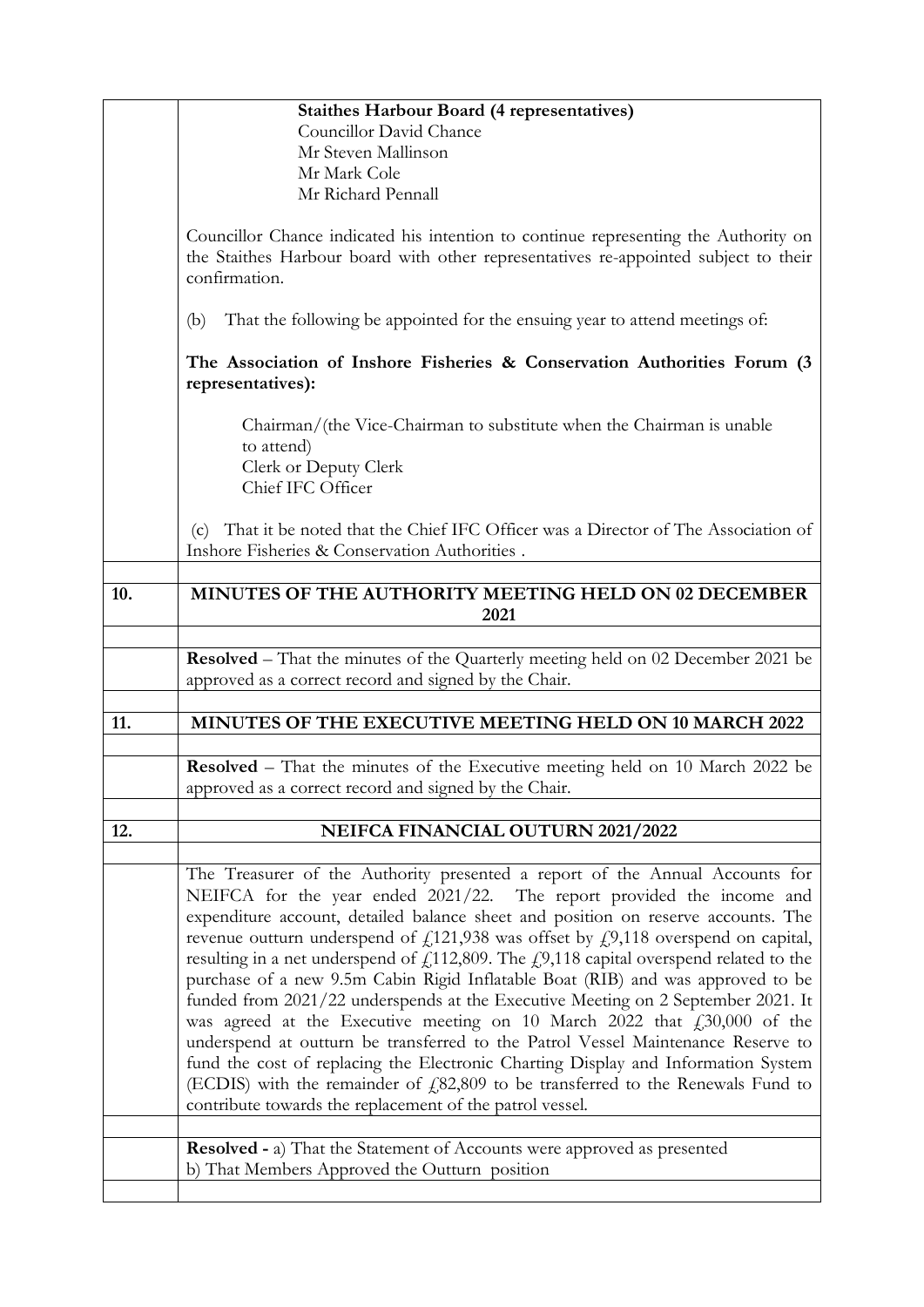| 13. | NEIFCA DRAFT ANNUAL REPORT 2021/2022                                                                                                                                                                                                                                                                                                                                                                                                                                                                                                                                                                                                                                                                                                                                                                                                                                                                                                                                                                                                                                                                                                                                                                                                                                                                                                                                                                                                                                                                                                                                                                                                                                                                                                                                                                                                                                                                                                                                                                                                                                                                                                                                                                                                                                                                                                                                                                                                                                                                                                                                                                                                                                                                                                                                                                                                                                                        |
|-----|---------------------------------------------------------------------------------------------------------------------------------------------------------------------------------------------------------------------------------------------------------------------------------------------------------------------------------------------------------------------------------------------------------------------------------------------------------------------------------------------------------------------------------------------------------------------------------------------------------------------------------------------------------------------------------------------------------------------------------------------------------------------------------------------------------------------------------------------------------------------------------------------------------------------------------------------------------------------------------------------------------------------------------------------------------------------------------------------------------------------------------------------------------------------------------------------------------------------------------------------------------------------------------------------------------------------------------------------------------------------------------------------------------------------------------------------------------------------------------------------------------------------------------------------------------------------------------------------------------------------------------------------------------------------------------------------------------------------------------------------------------------------------------------------------------------------------------------------------------------------------------------------------------------------------------------------------------------------------------------------------------------------------------------------------------------------------------------------------------------------------------------------------------------------------------------------------------------------------------------------------------------------------------------------------------------------------------------------------------------------------------------------------------------------------------------------------------------------------------------------------------------------------------------------------------------------------------------------------------------------------------------------------------------------------------------------------------------------------------------------------------------------------------------------------------------------------------------------------------------------------------------------|
|     | The Chief Officer provided members with a draft Annual Report covering the period,<br>2021/2022, summarising the Authority's outputs and activities during the year.<br>Members were asked to provide any comments or feedback to the Chief Officer by<br>the 29 July 2022.                                                                                                                                                                                                                                                                                                                                                                                                                                                                                                                                                                                                                                                                                                                                                                                                                                                                                                                                                                                                                                                                                                                                                                                                                                                                                                                                                                                                                                                                                                                                                                                                                                                                                                                                                                                                                                                                                                                                                                                                                                                                                                                                                                                                                                                                                                                                                                                                                                                                                                                                                                                                                 |
|     | <b>Resolved</b> $-$ a) That members note and endorse the report                                                                                                                                                                                                                                                                                                                                                                                                                                                                                                                                                                                                                                                                                                                                                                                                                                                                                                                                                                                                                                                                                                                                                                                                                                                                                                                                                                                                                                                                                                                                                                                                                                                                                                                                                                                                                                                                                                                                                                                                                                                                                                                                                                                                                                                                                                                                                                                                                                                                                                                                                                                                                                                                                                                                                                                                                             |
|     |                                                                                                                                                                                                                                                                                                                                                                                                                                                                                                                                                                                                                                                                                                                                                                                                                                                                                                                                                                                                                                                                                                                                                                                                                                                                                                                                                                                                                                                                                                                                                                                                                                                                                                                                                                                                                                                                                                                                                                                                                                                                                                                                                                                                                                                                                                                                                                                                                                                                                                                                                                                                                                                                                                                                                                                                                                                                                             |
| 14. | NEIFCA VESSEL REPLACEMENT PROGRAMME - MAIN VESSEL                                                                                                                                                                                                                                                                                                                                                                                                                                                                                                                                                                                                                                                                                                                                                                                                                                                                                                                                                                                                                                                                                                                                                                                                                                                                                                                                                                                                                                                                                                                                                                                                                                                                                                                                                                                                                                                                                                                                                                                                                                                                                                                                                                                                                                                                                                                                                                                                                                                                                                                                                                                                                                                                                                                                                                                                                                           |
|     | The Clerk, Treasurer and Chief Officer presented a report to update members on<br>progress relating to the replacement of the Authority's main vessel and to seek<br>delegated authority to the Executive Committee to act as the principle working group<br>responsible for overseeing and finalising all associated preparatory work relating to the<br>replacement of the main vessel including the supporting financing model, final vessel<br>specification, procurement processes and proposed process for the sale of the current<br>vessel. At a meeting of the Authority held on 10 September 2015 members received a<br>detailed report from the Clerk and Chief Officer setting out the intended process for<br>the replacement of the Authority's main patrol vessel 'North Eastern Guardian III'.<br>The Authority had continued to set aside funds to replace the vessel into a renewals<br>reserve. The reserve as at 1 April 2022 was projected to stand at $f11.360$ m. The current<br>vessel has a second- hand value currently estimated at $f(0.900m)$ , giving total funding<br>available of $f_1$ 2.260m and a shortfall in funding of circa $f_1$ 2.25m.<br>Section 179 of the Marine and Coastal Access Act 2009 gives IFCAs the legal power<br>to acquire or dispose of land or property but excludes them from being able to<br>borrow money. The current vessel was purchased with the aid of substantial grant<br>funding. Grant funding had been explored with DEFRA and the MMO and at present<br>there was no available funding to support the purchase of a new vessel and no<br>prospect of grant funding in the short/medium term. DEFRA had confirmed that<br>there was no will to change the underpinning statutory order to enable IFCAs to<br>borrow and have suggested that one of the constituent authorities could borrow<br>monies to support the funding of the vessel. Discussions had also taken place with<br>Hull University and a range of other partners who would be interested in chartering<br>the vessel but have not resulted in any capital contributions. Members were informed<br>that this left 2 possible routes to fund the shortfall, to levy all the relevant councils, or<br>for one of the councils to purchase the boat and lease it to NEIFCA. From a purely<br>financial perspective, East Riding of Yorkshire Council (ERYC) had the capability to<br>facilitate such an arrangement. However, there would be an administrative cost, in<br>addition to the cost of borrowing, which would need to be included within the lease<br>premium and ERYC would need to be assured that the arrangement would not<br>adversely impact its financial position. ERYC would finance the purchase of the<br>vessel through borrowing from the Public Works Loan Board (PWLB) to avoid any<br>significant impact on its liquidity. |
|     | <b>Resolved</b> – a) That members note the report.                                                                                                                                                                                                                                                                                                                                                                                                                                                                                                                                                                                                                                                                                                                                                                                                                                                                                                                                                                                                                                                                                                                                                                                                                                                                                                                                                                                                                                                                                                                                                                                                                                                                                                                                                                                                                                                                                                                                                                                                                                                                                                                                                                                                                                                                                                                                                                                                                                                                                                                                                                                                                                                                                                                                                                                                                                          |
|     | b) That members support the delegation of authority to the Executive Committee to<br>act as the principle working group responsible for finalising all associated preparatory<br>work relating to the replacement of the main vessel including the supporting financing<br>model, final vessel specification, procurement processes and proposed process for the<br>sale of the current vessel.                                                                                                                                                                                                                                                                                                                                                                                                                                                                                                                                                                                                                                                                                                                                                                                                                                                                                                                                                                                                                                                                                                                                                                                                                                                                                                                                                                                                                                                                                                                                                                                                                                                                                                                                                                                                                                                                                                                                                                                                                                                                                                                                                                                                                                                                                                                                                                                                                                                                                             |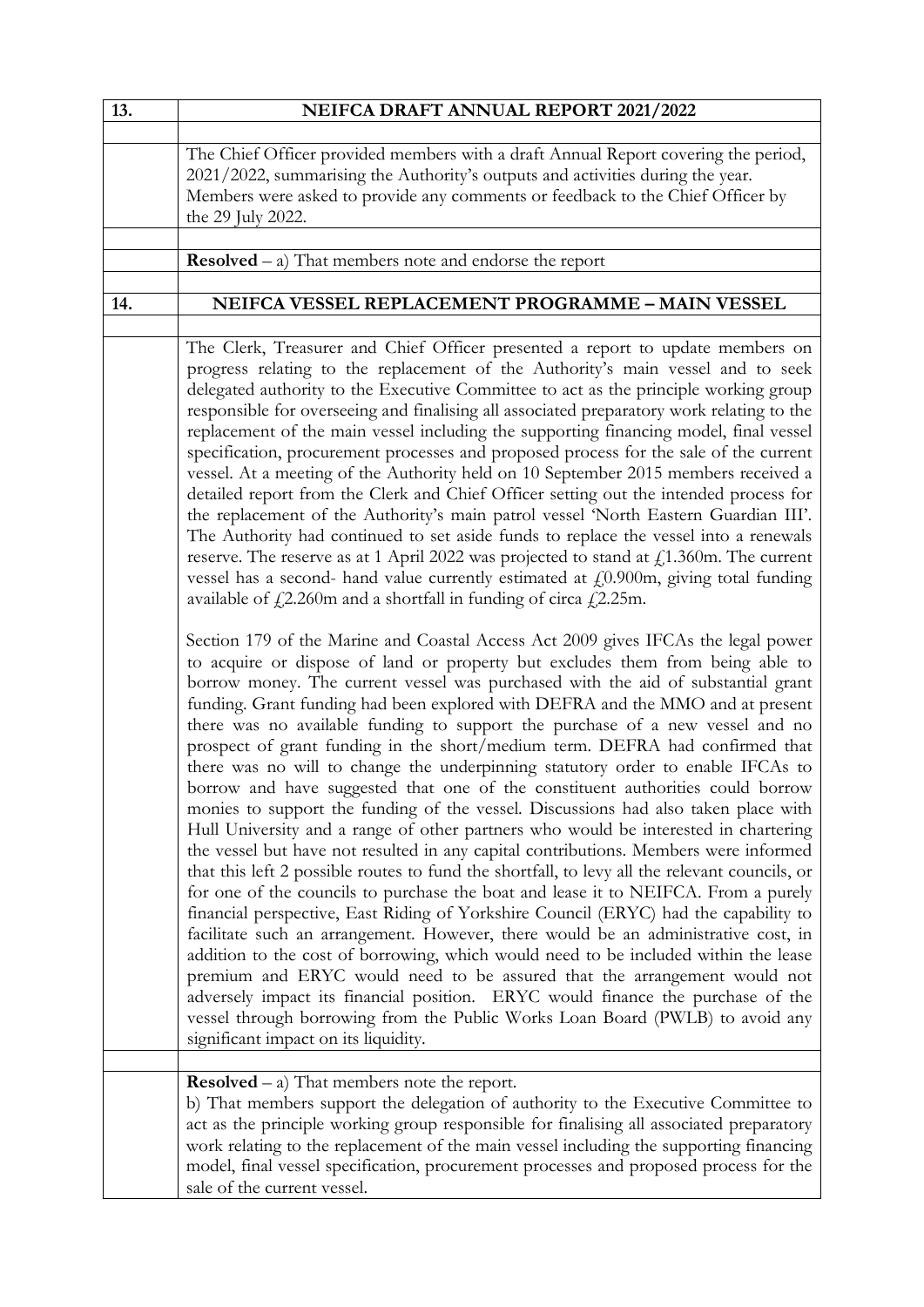|     | c) That following the completion of the preparatory work, a further special meeting of                                                                                                                                                                                                                                                                                                                                                                                                                                                                                                                                                                                                                                                                                                                                                                                                                                                                                                                                                                                                                                                                                                                                                                                                                                                                                                                                                                                                                                                                                                                                                                                                                                                                                                                                                                                                                                                                                                                                                                                                                                                                                                                                                                                                                                                                                                                                                                                                                                                                                                                                                                                                                                                                                                                                                                                                                                                                                                                                                                                                                                    |
|-----|---------------------------------------------------------------------------------------------------------------------------------------------------------------------------------------------------------------------------------------------------------------------------------------------------------------------------------------------------------------------------------------------------------------------------------------------------------------------------------------------------------------------------------------------------------------------------------------------------------------------------------------------------------------------------------------------------------------------------------------------------------------------------------------------------------------------------------------------------------------------------------------------------------------------------------------------------------------------------------------------------------------------------------------------------------------------------------------------------------------------------------------------------------------------------------------------------------------------------------------------------------------------------------------------------------------------------------------------------------------------------------------------------------------------------------------------------------------------------------------------------------------------------------------------------------------------------------------------------------------------------------------------------------------------------------------------------------------------------------------------------------------------------------------------------------------------------------------------------------------------------------------------------------------------------------------------------------------------------------------------------------------------------------------------------------------------------------------------------------------------------------------------------------------------------------------------------------------------------------------------------------------------------------------------------------------------------------------------------------------------------------------------------------------------------------------------------------------------------------------------------------------------------------------------------------------------------------------------------------------------------------------------------------------------------------------------------------------------------------------------------------------------------------------------------------------------------------------------------------------------------------------------------------------------------------------------------------------------------------------------------------------------------------------------------------------------------------------------------------------------------|
|     | the Authority is convened to agree next steps.                                                                                                                                                                                                                                                                                                                                                                                                                                                                                                                                                                                                                                                                                                                                                                                                                                                                                                                                                                                                                                                                                                                                                                                                                                                                                                                                                                                                                                                                                                                                                                                                                                                                                                                                                                                                                                                                                                                                                                                                                                                                                                                                                                                                                                                                                                                                                                                                                                                                                                                                                                                                                                                                                                                                                                                                                                                                                                                                                                                                                                                                            |
| 15. | <b>SHELLFISH MORTALITY TEES &amp; NORTH YORKSHIRE - UPDATE</b>                                                                                                                                                                                                                                                                                                                                                                                                                                                                                                                                                                                                                                                                                                                                                                                                                                                                                                                                                                                                                                                                                                                                                                                                                                                                                                                                                                                                                                                                                                                                                                                                                                                                                                                                                                                                                                                                                                                                                                                                                                                                                                                                                                                                                                                                                                                                                                                                                                                                                                                                                                                                                                                                                                                                                                                                                                                                                                                                                                                                                                                            |
|     |                                                                                                                                                                                                                                                                                                                                                                                                                                                                                                                                                                                                                                                                                                                                                                                                                                                                                                                                                                                                                                                                                                                                                                                                                                                                                                                                                                                                                                                                                                                                                                                                                                                                                                                                                                                                                                                                                                                                                                                                                                                                                                                                                                                                                                                                                                                                                                                                                                                                                                                                                                                                                                                                                                                                                                                                                                                                                                                                                                                                                                                                                                                           |
|     | The Chief Officer presented a report to update members on the ongoing issues<br>surrounding shellfish mortality in waters surrounding the Tees and North Yorkshire.<br>On the 8 <sup>th</sup> October 2021, officers had started to receive reports of dead or dying<br>lobsters and crab species coming ashore in the lower and outer Tees estuary around<br>South Gare. During November 2021 further reports were received from local<br>fishermen who started to experience reduce catch rates and 'in pot' mortality as far<br>South as Scarborough, particularly on fishing grounds closer inshore. Following<br>confirmation of the reports a joint agency response and investigation was launched<br>and coordinated through Defra with the Environment Agency (EA) and the Centre<br>for Environmental Fisheries and Aquaculture Science (CEFAS) taking the lead in<br>gathering and analysing both biological, water and sediment samples, NEIFCA had<br>supported the investigation, working closely with partner agencies. During March 2022<br>Defra closed the multi-agency response concluding that naturally occurring algal toxins<br>were the most likely cause of the observed shellfish mortalities. Two independent<br>reports produced by the marine specialist acting on behalf of the fishing industry<br>concluded that an anthropogenic chemical, pyridine, was the most likely cause of the<br>mortalities following release from sediments during dredging operations taking place<br>within the Tees Estuary. NEIFCA had continued to work closely with the fishing<br>industry, and had implemented a comprehensive stock monitoring programme in full<br>consultation with the affected industry. The stock monitoring programme included an<br>assessment of trends in catch rates of lobster and crab species, onboard monitoring<br>trips on vessels working in the affected area, potting assessments carried out by North<br>Eastern Guardian III and quayside observational work. Up until the first half of April<br>2022, outputs from NEIFCA's monitoring work were generally encouraging with<br>some positive signs of healthy lobsters although catches of crab species remained<br>relatively low. That position changed somewhat towards the end of April beginning of<br>May when a further wash up was confirmed close to South Gare at Redcar consisting<br>of weed material and other marine life including lobsters, crab and some fish species.<br>Alongside this new wash up event officers also started to receive reports of reduced<br>lobster catches, in pot mortality, shellfish displaying symptomatic 'twitching'<br>behaviours and the presence of residues of marine detritus on fishing gear. The next<br>steps or 'recovery phase' of the multi-agency response had now commenced under the<br>leadership of Defra. Within that process NEIFCA Officers would continue to closely<br>monitor trends and incidents occurring within the affected fisheries in partnership<br>with the local industry and other key agencies including the Marine Management |
|     | Organisation (MMO), Environment Agency and the Centre for Environment,<br>Fisheries and Aquaculture Science (CEFAS).                                                                                                                                                                                                                                                                                                                                                                                                                                                                                                                                                                                                                                                                                                                                                                                                                                                                                                                                                                                                                                                                                                                                                                                                                                                                                                                                                                                                                                                                                                                                                                                                                                                                                                                                                                                                                                                                                                                                                                                                                                                                                                                                                                                                                                                                                                                                                                                                                                                                                                                                                                                                                                                                                                                                                                                                                                                                                                                                                                                                      |
|     | Patrick Gray gave a verbal update at the meeting to update members on the work<br>carried out by the Marine Management Organisation in relation to the shellfish<br>mortality. Patrick Gray informed members that following the incident, there had been<br>a much more proactive approach around the effected area, there had been an increase                                                                                                                                                                                                                                                                                                                                                                                                                                                                                                                                                                                                                                                                                                                                                                                                                                                                                                                                                                                                                                                                                                                                                                                                                                                                                                                                                                                                                                                                                                                                                                                                                                                                                                                                                                                                                                                                                                                                                                                                                                                                                                                                                                                                                                                                                                                                                                                                                                                                                                                                                                                                                                                                                                                                                                           |
|     | in inspections of dredging activity including the monitoring of AIS tracks and onboard<br>inspections. MMO officers were taking all assurances possible to regulate dredging<br>activity in the Tees and Hartlepool.                                                                                                                                                                                                                                                                                                                                                                                                                                                                                                                                                                                                                                                                                                                                                                                                                                                                                                                                                                                                                                                                                                                                                                                                                                                                                                                                                                                                                                                                                                                                                                                                                                                                                                                                                                                                                                                                                                                                                                                                                                                                                                                                                                                                                                                                                                                                                                                                                                                                                                                                                                                                                                                                                                                                                                                                                                                                                                      |
|     |                                                                                                                                                                                                                                                                                                                                                                                                                                                                                                                                                                                                                                                                                                                                                                                                                                                                                                                                                                                                                                                                                                                                                                                                                                                                                                                                                                                                                                                                                                                                                                                                                                                                                                                                                                                                                                                                                                                                                                                                                                                                                                                                                                                                                                                                                                                                                                                                                                                                                                                                                                                                                                                                                                                                                                                                                                                                                                                                                                                                                                                                                                                           |
|     | <b>Resolved</b> – That the report be noted.                                                                                                                                                                                                                                                                                                                                                                                                                                                                                                                                                                                                                                                                                                                                                                                                                                                                                                                                                                                                                                                                                                                                                                                                                                                                                                                                                                                                                                                                                                                                                                                                                                                                                                                                                                                                                                                                                                                                                                                                                                                                                                                                                                                                                                                                                                                                                                                                                                                                                                                                                                                                                                                                                                                                                                                                                                                                                                                                                                                                                                                                               |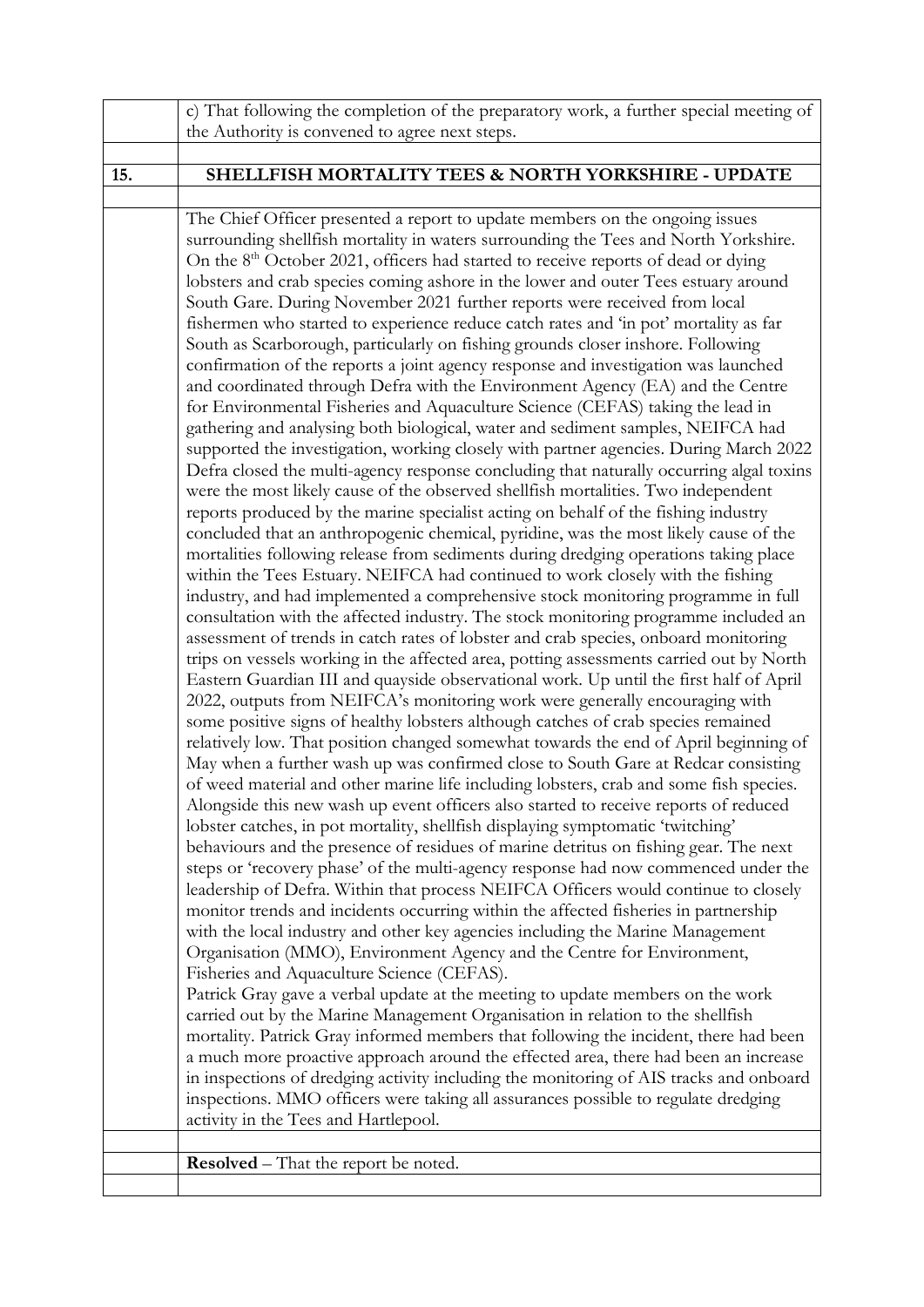| 16. | <b>SCIENCE ADVISORY GROUP UPDATE - 4 MARCH &amp; 19 APRIL 2022</b>                                                                                                                                                                                                                                                                                                                                                                                                                                                                                                                                                                                                                                                                                                                                                                                                                                                                                                                                                                                                                                                                                                                                                                                                                                                                                                                                                                                                                                                                                                                                                                                                                                                                                                                                                                                                                                                                            |
|-----|-----------------------------------------------------------------------------------------------------------------------------------------------------------------------------------------------------------------------------------------------------------------------------------------------------------------------------------------------------------------------------------------------------------------------------------------------------------------------------------------------------------------------------------------------------------------------------------------------------------------------------------------------------------------------------------------------------------------------------------------------------------------------------------------------------------------------------------------------------------------------------------------------------------------------------------------------------------------------------------------------------------------------------------------------------------------------------------------------------------------------------------------------------------------------------------------------------------------------------------------------------------------------------------------------------------------------------------------------------------------------------------------------------------------------------------------------------------------------------------------------------------------------------------------------------------------------------------------------------------------------------------------------------------------------------------------------------------------------------------------------------------------------------------------------------------------------------------------------------------------------------------------------------------------------------------------------|
|     | The Chair of SAG & the Environmental & Scientific Manager presented a report to<br>update members on the most recent proceedings of the Science Advisory Group<br>(SAG) following meetings held on 4 March and 19 April 2022.                                                                                                                                                                                                                                                                                                                                                                                                                                                                                                                                                                                                                                                                                                                                                                                                                                                                                                                                                                                                                                                                                                                                                                                                                                                                                                                                                                                                                                                                                                                                                                                                                                                                                                                 |
|     | <b>Resolved - That the report be noted.</b>                                                                                                                                                                                                                                                                                                                                                                                                                                                                                                                                                                                                                                                                                                                                                                                                                                                                                                                                                                                                                                                                                                                                                                                                                                                                                                                                                                                                                                                                                                                                                                                                                                                                                                                                                                                                                                                                                                   |
|     |                                                                                                                                                                                                                                                                                                                                                                                                                                                                                                                                                                                                                                                                                                                                                                                                                                                                                                                                                                                                                                                                                                                                                                                                                                                                                                                                                                                                                                                                                                                                                                                                                                                                                                                                                                                                                                                                                                                                               |
| 17. | NEIFCA INTERNAL AUDIT REPORT 2021/2022                                                                                                                                                                                                                                                                                                                                                                                                                                                                                                                                                                                                                                                                                                                                                                                                                                                                                                                                                                                                                                                                                                                                                                                                                                                                                                                                                                                                                                                                                                                                                                                                                                                                                                                                                                                                                                                                                                        |
|     |                                                                                                                                                                                                                                                                                                                                                                                                                                                                                                                                                                                                                                                                                                                                                                                                                                                                                                                                                                                                                                                                                                                                                                                                                                                                                                                                                                                                                                                                                                                                                                                                                                                                                                                                                                                                                                                                                                                                               |
|     | The Clerk presented a report to inform members of the findings of the annual audit<br>report. The purpose of the audit is to provide management with assurance about the<br>effectiveness of the controls identified and the exposure to risk that any control<br>weaknesses may cause. The overall assurance opinion was substantial. A sound system<br>of governance, risk management and control exists, with internal controls operating<br>effectively and being consistently applied to support the achievement of objectives in<br>the area audited. The Clerk was pleased to inform members that the new website had<br>been praised as part of the Audit process. A copy of the report was included for<br>members' information.                                                                                                                                                                                                                                                                                                                                                                                                                                                                                                                                                                                                                                                                                                                                                                                                                                                                                                                                                                                                                                                                                                                                                                                                     |
|     |                                                                                                                                                                                                                                                                                                                                                                                                                                                                                                                                                                                                                                                                                                                                                                                                                                                                                                                                                                                                                                                                                                                                                                                                                                                                                                                                                                                                                                                                                                                                                                                                                                                                                                                                                                                                                                                                                                                                               |
|     | <b>Resolved - That the report be noted.</b>                                                                                                                                                                                                                                                                                                                                                                                                                                                                                                                                                                                                                                                                                                                                                                                                                                                                                                                                                                                                                                                                                                                                                                                                                                                                                                                                                                                                                                                                                                                                                                                                                                                                                                                                                                                                                                                                                                   |
| 18. | MANAGEMENT OF SCALLOP DREDGING 2022/2023                                                                                                                                                                                                                                                                                                                                                                                                                                                                                                                                                                                                                                                                                                                                                                                                                                                                                                                                                                                                                                                                                                                                                                                                                                                                                                                                                                                                                                                                                                                                                                                                                                                                                                                                                                                                                                                                                                      |
|     |                                                                                                                                                                                                                                                                                                                                                                                                                                                                                                                                                                                                                                                                                                                                                                                                                                                                                                                                                                                                                                                                                                                                                                                                                                                                                                                                                                                                                                                                                                                                                                                                                                                                                                                                                                                                                                                                                                                                               |
|     | The Chief Officer presented a report to support consideration of recommendations<br>for the 2022/2023 fishery. The 2021/2022 fishery commenced on 1 November 2021<br>and closed on 30 April 2022, in line with previous seasons three vessels were<br>permitted and no major compliance issues were recorded. Analysis of the monthly<br>catch and effort returns submitted by the operators showed no major concerns in<br>terms of the ongoing health and composition of the available stock but due to the<br>impacts of the Covid-19 pandemic on operational activity, no additional habitat or<br>stock survey data had been collected during the last two seasons, outside the monthly<br>catch and effort information provided by the permit holders, so maintaining the<br>current status quo was a sensible precautionary measure. The intention was therefore<br>to re-open the fishery on 1 November 2022 and a maximum of three permits be<br>offered in accordance with the draft procedure attached to the report.<br>Members were informed that in the medium term, further investigatory work is being<br>planned on the fishery following representation from both the scallop permit holders<br>and the potting sector. This work will look at the feasibility of altering the closed<br>season to run from December to May rather than November to April as current and<br>potential adjustments to the defined scallop dredging areas. Once commenced, this<br>work would be overseen by the Science Advisory Group with any formal<br>recommendations for change considered by the Executive Committee. One of the<br>members at the meeting commented that the scallop fishery is in excellent condition<br>and the quality of the juvenile stock is very high, the member did also comment that<br>there are some concerns from the permitted vessels that static gear is been stored in<br>the scallop dredging area. |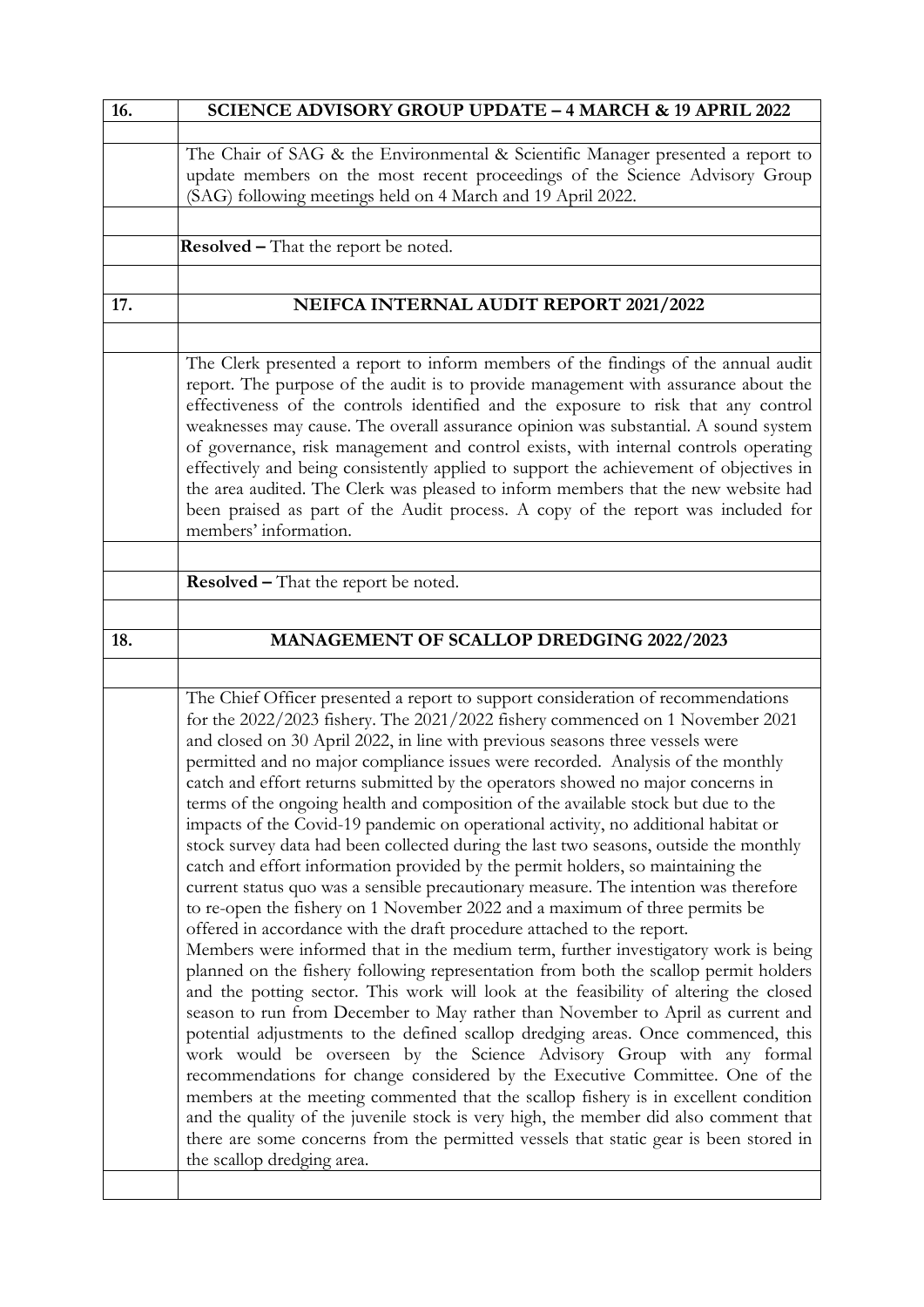|     | Resolved - That the report be noted.                                                                                                                                                                                                                                                                                                                                                                                                                                                                                                                                                                                                                                                                                                                                                                                                                                                                                                                                                                                                                                                                                                      |
|-----|-------------------------------------------------------------------------------------------------------------------------------------------------------------------------------------------------------------------------------------------------------------------------------------------------------------------------------------------------------------------------------------------------------------------------------------------------------------------------------------------------------------------------------------------------------------------------------------------------------------------------------------------------------------------------------------------------------------------------------------------------------------------------------------------------------------------------------------------------------------------------------------------------------------------------------------------------------------------------------------------------------------------------------------------------------------------------------------------------------------------------------------------|
|     |                                                                                                                                                                                                                                                                                                                                                                                                                                                                                                                                                                                                                                                                                                                                                                                                                                                                                                                                                                                                                                                                                                                                           |
| 19. | MANAGAMENT OF PERMITTED INTERTIDAL AND SUB-TIDAL NET<br><b>FISHERIES 2022/2023</b>                                                                                                                                                                                                                                                                                                                                                                                                                                                                                                                                                                                                                                                                                                                                                                                                                                                                                                                                                                                                                                                        |
|     |                                                                                                                                                                                                                                                                                                                                                                                                                                                                                                                                                                                                                                                                                                                                                                                                                                                                                                                                                                                                                                                                                                                                           |
|     | The Chief Officer presented a report to update members on the planned process and<br>timelines for opening the Holderness Coast permitted intertidal and sub-tidal fixed net<br>fisheries on 1 October 2022. It was proposed that applications for both intertidal and<br>sub-tidal permits are opened on 11 July 2022 with a provisional closing date of 29 July<br>2022.                                                                                                                                                                                                                                                                                                                                                                                                                                                                                                                                                                                                                                                                                                                                                                |
|     |                                                                                                                                                                                                                                                                                                                                                                                                                                                                                                                                                                                                                                                                                                                                                                                                                                                                                                                                                                                                                                                                                                                                           |
|     | Resolved - That the report be noted.                                                                                                                                                                                                                                                                                                                                                                                                                                                                                                                                                                                                                                                                                                                                                                                                                                                                                                                                                                                                                                                                                                      |
|     |                                                                                                                                                                                                                                                                                                                                                                                                                                                                                                                                                                                                                                                                                                                                                                                                                                                                                                                                                                                                                                                                                                                                           |
| 20. | <b>CHIEF OFFICERS OPERATIONAL REPORT</b>                                                                                                                                                                                                                                                                                                                                                                                                                                                                                                                                                                                                                                                                                                                                                                                                                                                                                                                                                                                                                                                                                                  |
|     |                                                                                                                                                                                                                                                                                                                                                                                                                                                                                                                                                                                                                                                                                                                                                                                                                                                                                                                                                                                                                                                                                                                                           |
|     | The Chief Officer presented a report to provide members with a comprehensive and<br>detailed operational summary covering the period December 2021 to April 2022. Since<br>the last update provided to members at the meeting held on 2 December 2021 several<br>operational staff had contracted Covid-19 and although most had experienced strong<br>symptomatic conditions, in general, they have been able to return to work following a<br>week's recovery at home. From an operational perspective the Authority had now<br>moved to more 'normalised' work arrangements. The report included information on<br>the Tees & North Yorkshire Shellfish mortalities and the Review of the North East<br>Coast Limitation of Net Licences Order, the Environment Agency had recently<br>launched a consultation on future management options to replace the order. The<br>consultation expires on 17 June 2022.<br>The Chief Officer also highlighted the forthcoming statutory review into the conduct<br>and operation of Inshore Fisheries and Conservation Authorities which was expected<br>to report sometime during Autumn 2022. |
|     |                                                                                                                                                                                                                                                                                                                                                                                                                                                                                                                                                                                                                                                                                                                                                                                                                                                                                                                                                                                                                                                                                                                                           |
|     | <b>Resolved</b> – That the notes be received.                                                                                                                                                                                                                                                                                                                                                                                                                                                                                                                                                                                                                                                                                                                                                                                                                                                                                                                                                                                                                                                                                             |
|     |                                                                                                                                                                                                                                                                                                                                                                                                                                                                                                                                                                                                                                                                                                                                                                                                                                                                                                                                                                                                                                                                                                                                           |
| 21. | <b>FISHERIES STATUTES AND REGULATIONS - PROSECUTIONS</b>                                                                                                                                                                                                                                                                                                                                                                                                                                                                                                                                                                                                                                                                                                                                                                                                                                                                                                                                                                                                                                                                                  |
|     |                                                                                                                                                                                                                                                                                                                                                                                                                                                                                                                                                                                                                                                                                                                                                                                                                                                                                                                                                                                                                                                                                                                                           |
|     | The Clerk submitted a report on the fisheries enforcement activities taken by the                                                                                                                                                                                                                                                                                                                                                                                                                                                                                                                                                                                                                                                                                                                                                                                                                                                                                                                                                                                                                                                         |
|     | Authority for the period December 2021 to April 2022.                                                                                                                                                                                                                                                                                                                                                                                                                                                                                                                                                                                                                                                                                                                                                                                                                                                                                                                                                                                                                                                                                     |
|     |                                                                                                                                                                                                                                                                                                                                                                                                                                                                                                                                                                                                                                                                                                                                                                                                                                                                                                                                                                                                                                                                                                                                           |
|     | <b>Resolved</b> - That the notes be received.                                                                                                                                                                                                                                                                                                                                                                                                                                                                                                                                                                                                                                                                                                                                                                                                                                                                                                                                                                                                                                                                                             |
|     |                                                                                                                                                                                                                                                                                                                                                                                                                                                                                                                                                                                                                                                                                                                                                                                                                                                                                                                                                                                                                                                                                                                                           |
| 22. | <b>REPORTS FROM PARTNER AGENCIES AND BODIES</b>                                                                                                                                                                                                                                                                                                                                                                                                                                                                                                                                                                                                                                                                                                                                                                                                                                                                                                                                                                                                                                                                                           |
|     |                                                                                                                                                                                                                                                                                                                                                                                                                                                                                                                                                                                                                                                                                                                                                                                                                                                                                                                                                                                                                                                                                                                                           |
|     | The Environment Agency partner briefing papers had been circulated prior to the<br>meeting, papers from the Marine Management Organisation and Natural England<br>were unavailable at the time of printing. Claire Argent from Natural England and Paul<br>Slater from the Environment Agency gave a verbal update at the meeting.                                                                                                                                                                                                                                                                                                                                                                                                                                                                                                                                                                                                                                                                                                                                                                                                        |